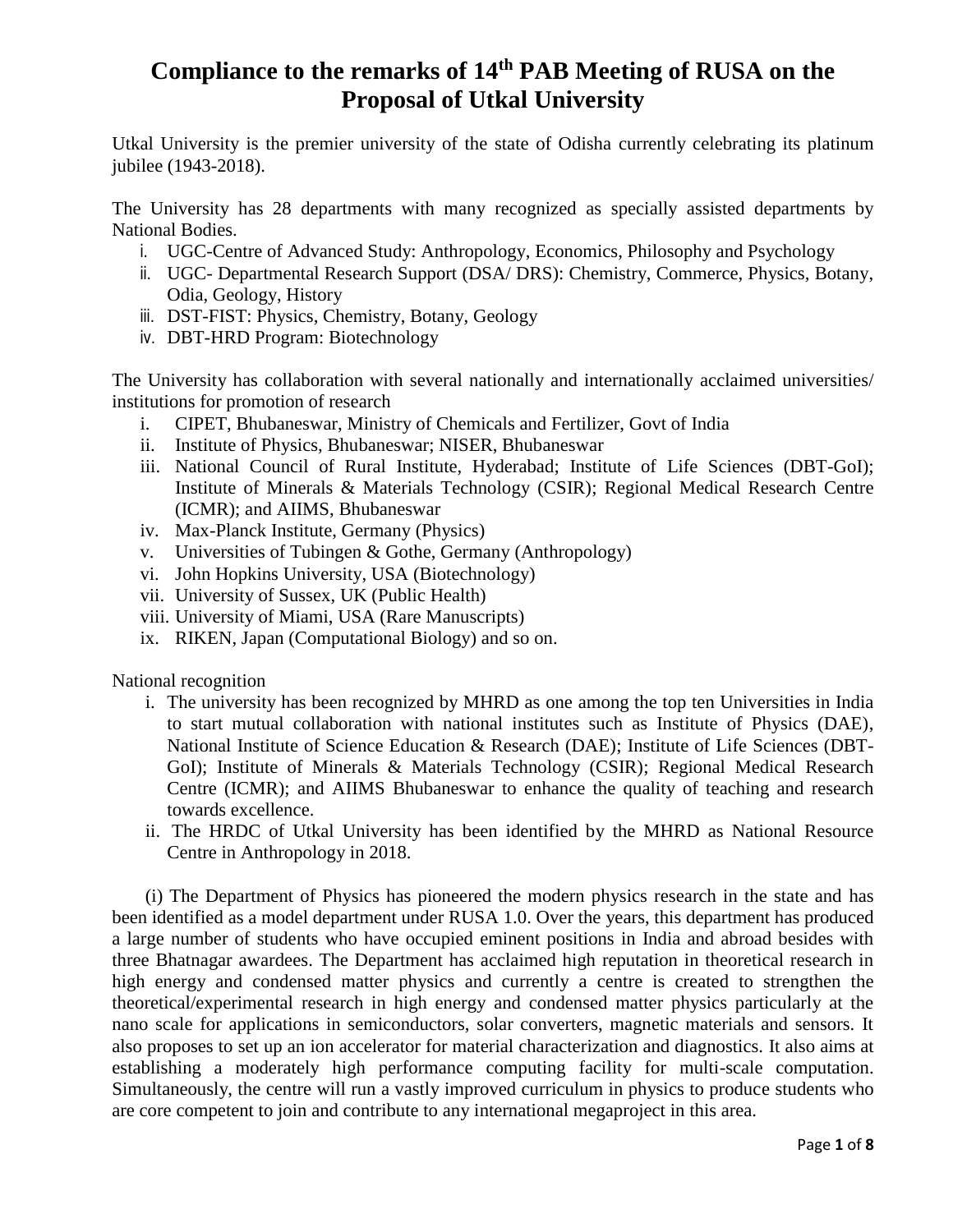(ii) Odisha has rich mineral wealth and exhibits great industrial diversity. Development of new materials with tailor-made properties is one of the major thrust areas in the contemporary research and holds the key for more efficient processes/sustainable technologies to meet the ever changing need of society in various sectors including Environment, Energy and Healthcare. The Department of Chemistry has expertise in the design and synthesis of new material and molecules for various applications. The department has been imparting an integrated M.Sc.-Tech. course on Materials Science & Technology in collaboration with CIPET (GoI) and established linkages with several research institutions in India and abroad for collaborative research of mutual interest. A Centre of Advanced Materials and Applications is proposed to strengthen infrastructural research base for interdisciplinary research and development activities in the broad areas encompassing advanced materials and their applications besides in-depth understanding of the complex interaction between the materials and their applications in energy, environment and health sectors. This will lead to strong industry interaction for technology oriented research as well as teaching and train manpower for research in the area of Material Science & Applications.

(iii) The recent agenda for Public Health in India includes the epidemiological, demographic and environmental transition. Odisha, being one of the coastal states is rich in bio-diversity. However, majority of the resources are unexplored for their therapeutic potential and dietary supplements. The faculty members of the University departments of Biotechnology, Zoology, Botany, Anthropology and Geography have the proven competency and expertise in the domain as evidenced by publications, extramural projects, and departmental support grants from various funding agencies. They are actively involved in research related to natural compound based therapeutics, environmental impact assessment on flora & fauna and green technology. The University and the participating institutes also have a state-of-art infrastructure in the relevant areas of research.

(iv) Departments of Economics, Sociology, Public Administration, Anthropology, Political Science, PMIR and allied disciplines have been pursuing extensive research works on existing public policies on national importance in the field of education, health, livelihood, industry, and marginalized communities and suggest appropriate policy measures for ensuring high economic growth, poverty eradication and creation of more employment. The faculty members of department of Mathematics, Statistics and Computer Science and Application have outstanding research skill on policy modelling. Now, the University proposes to amalgamate both the ethnographic methods of public policy research and modelling knowledge of the University through participatory policy design and assessment and multidisciplinary approach to develop a general standard framework for the pretesting and post-testing of the government policies.

(v) Government of Odisha has given an additional piece of land (66 acres) to Utkal University in 2017 for establishing a new campus with focus on rural landscapes and society. As a new campus it is focusing on competency and skill based courses keeping the contemporary need of rural India. In the past, Department of Economics had the distinction of hosting SBI Chair on Rural Economics and RBI Chair on Institutional Finance with focus on Agrarian and Rural Economy. Utkal also offered Masters Programme in Rural Development by the Department of Sociology recently. Departments such as Anthropology, History and Political Science have been carrying out extensive work on socially relevant research focused on rural communities. Through the Department of Agri-Management at MBA department, research competencies have been developed in areas such as rural entrepreneurship, technology transfer and capacity building of farmers. Department of Physics has worked on technology transfer on solar-based dryer for fishing communities through technical assistance from BARC and DBT. The recent attempt by Utkal to offer MBA in Rural Management, with academic support from National Council of Rural Institute, Hyderabad, in its rural-based new campus is looking to emerge as a global centre by promoting skill-based capacity building of rural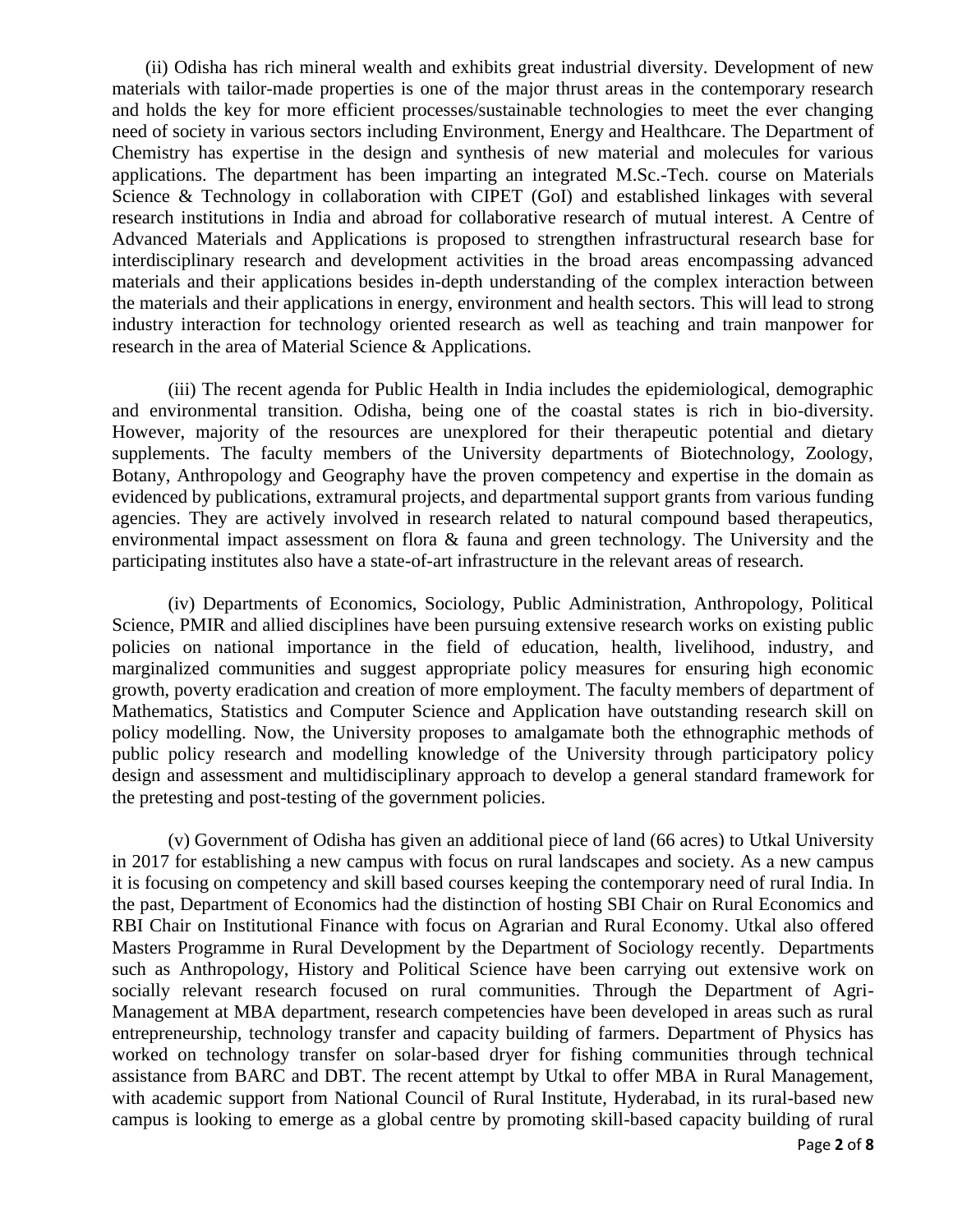farmers, entrepreneurs and local level self-government functionaries by linking the rural expertise and need with the global centres of excellence.

(vi) Department of Personnel Management and Industrial Relation (PMIR), Psychology, Economics, Business Management, Sociology, and Agri-Management have extensively been teaching and pursing research in labour studies, labour economics, farmer suicide, counselling, mental health, and migration. Utkal has collaboration with NALCO and NLI to improve quality and research activities on labour studies. Centre for Unorganized Labour shall attempt to advance the teaching, training and research on unorganized labour market / areas.

(vii) Studies in regional and tribal languages, culture and heritage have been the core competencies of departments such as Odia, Sanskrit, English, Ancient Indian History, Culture & Archaeology and Anthropology. In a collaborative project the departments of Computer Science and Odia have completed Phase-I and Phase-II of English-to-Indian Languages Machine Translation System. AIHC&A department has documented several temple architectures and taken initiatives to link them with tourism industry. Anthropology department has been conducting research on various aspects of tribal culture and endangered language, including among the Particularly Vulnerable Tribal Groups (PVTGs).

(viii) Utkal University is now moving from Odisha-centric University to international and cosmopolitan University ready to play a more meaningful role in the higher education scenario of the country. Utkal being situated at a strategic point in the eastern region of India, students and scholars from the North Eastern states can easily access it and engage in a pragmatic study of the North Eastern region. Many faculty members of Utkal have either studied or served in the North-Eastern region in various academic capacities and still keeping collaborative research and extension activities in areas related to North-East. The NCERT sponsored Regional Institute of Education is in academic collaboration with Utkal University. It receives many students from North-East India for masters and PhD program every year. In commensuration with the inclusive growth and the Look East policy of the Government of India, Utkal attaches outmost importance to the need of a collaborative effort of academicians, administrators, policy makers, civil society actors and activists interested in the North-East.

| <b>Research Areas /</b><br><b>Centre</b>               | Work component                                                                                                                                                                              | <b>Deliverables</b>                                                                                                                                                                                                                                                                                                                                                                                                                                                                                                                                                                                        |
|--------------------------------------------------------|---------------------------------------------------------------------------------------------------------------------------------------------------------------------------------------------|------------------------------------------------------------------------------------------------------------------------------------------------------------------------------------------------------------------------------------------------------------------------------------------------------------------------------------------------------------------------------------------------------------------------------------------------------------------------------------------------------------------------------------------------------------------------------------------------------------|
| High<br>Energy<br>& Condensed<br><b>Matter Physics</b> | <b>High Energy Physics, Cosmology</b><br>and Neutrino Physics<br>To develop facility for Nanoscale<br>material characterization<br>To develop High Performance<br>Computing Facility (HPCF) | Developing competence of students to drastically<br>upgrade $R \& I$ Output.<br>Precise determination of the neutrino oscillation<br>parameters.<br>To establish High Current Ion Beam Facility.<br>Cryogen frees Physical Properties (AC/DC<br>susceptibility and transport) Measurement System.<br>Precision Cosmology with Cosmic Microwave<br>Background Data Analysis.<br>Precision Calculations in Nuclear and Atomic<br>many body problems.<br>Computational Material Science/Condensed Matter<br>Physics<br>Publications in referred journals<br>Upgrade its curriculum to international standards |

The work components and deliverables of the eight centres are given below.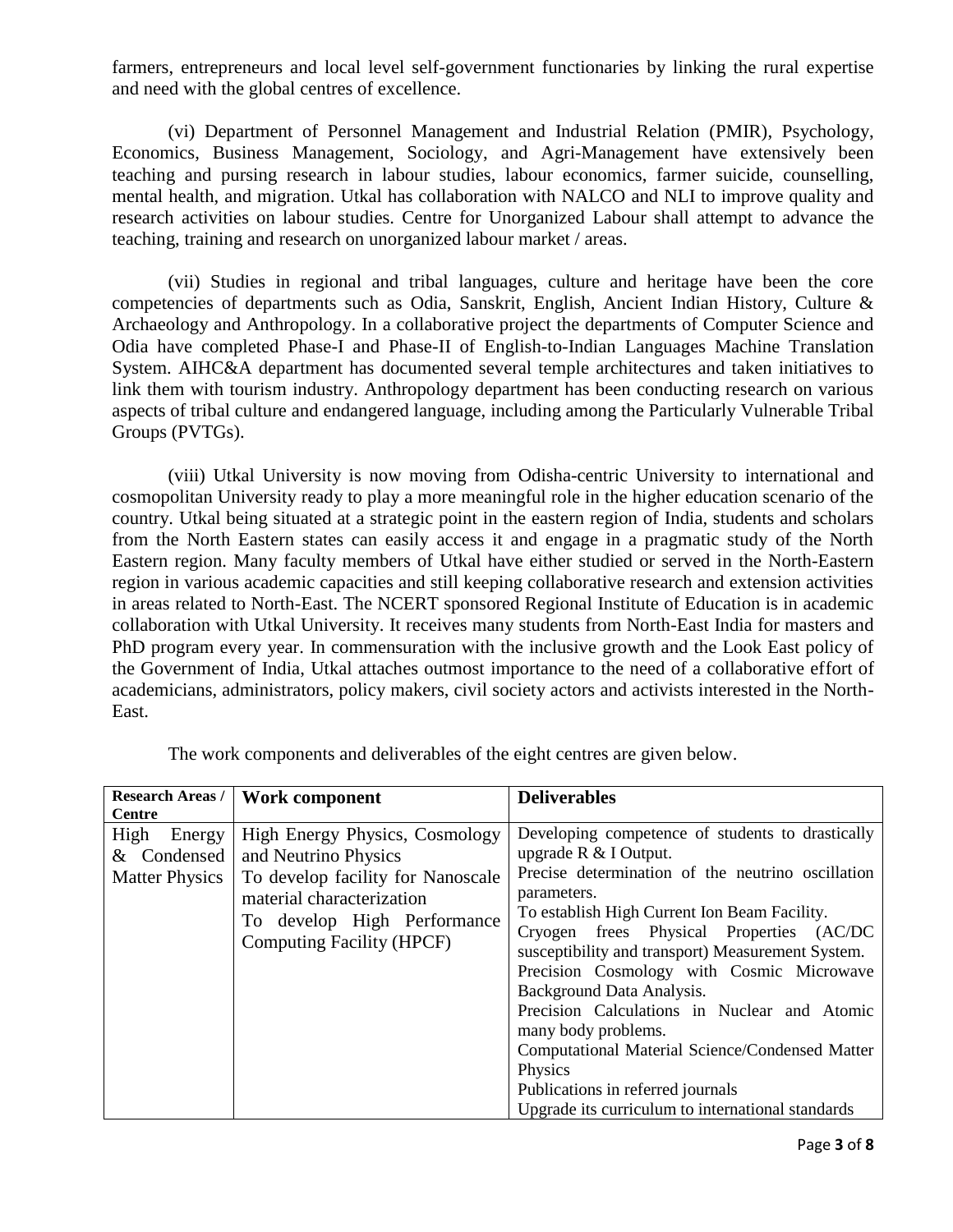| Advanced             | Carbon dioxide capture, catalytic                                             | Design and synthesis of new materials capable    |
|----------------------|-------------------------------------------------------------------------------|--------------------------------------------------|
| Materials and        | conversion and molecular level                                                |                                                  |
|                      |                                                                               | of $CO2$ capture and storage and conversion to   |
| Applications         | understanding by computational                                                | valuable chemicals.                              |
|                      | studies.                                                                      | Theoretical studies of probable mechanism,       |
|                      |                                                                               | molecular dynamics.                              |
|                      | Nanomaterials for waste water                                                 | Design and synthesis of functional / hybrid      |
|                      | treatment and sustainable energy.                                             | materials for remediation of environmental       |
|                      |                                                                               | problem of the state.                            |
|                      |                                                                               | Development of high performing catalyst for      |
|                      |                                                                               | alternative energy generation.                   |
|                      |                                                                               | To be a nodal centre of different working        |
|                      |                                                                               | groups in the State of Odisha for developing     |
|                      |                                                                               | efficient water treatment processes with a       |
|                      |                                                                               | mission to provide clean and safe potable water  |
|                      |                                                                               |                                                  |
|                      |                                                                               | to all.                                          |
|                      |                                                                               | Publication and patent.                          |
| Environment,         | This research hub will provide a                                              | Generation of new knowledge and bridging the     |
| Climate              | scientific<br>linkage<br>strong<br>of                                         | existing gap between traditional practices and   |
| $\&$<br>Change       | traditional<br>$\&$                                                           | scientific knowledge.                            |
| <b>Public Health</b> | ethnopharmacological knowledge                                                | New formulation/ generation of new databases,    |
|                      | for the development of natural                                                | quality publications, products, predictive       |
|                      | compound based<br>therapeutics/                                               | biomarkers for important public health under     |
|                      | health supplements as antioxidant,                                            | investigation leading to patents.                |
|                      | anti-inflammatory,                                                            | Development of green technology & natural        |
|                      | immunomodulatory<br>and<br>anti-                                              | compound based therapeutics as alternative       |
|                      | proliferative agents. This will also                                          | practice for health and well-being.              |
|                      | identification<br>address<br>of                                               | Developing new policy contours for future        |
|                      | predictive biomarkers for major                                               | health sector                                    |
|                      | metabolic/<br>communicable<br>non                                             |                                                  |
|                      | diseases. The research hub shall                                              |                                                  |
|                      | also focus on issues related to                                               |                                                  |
|                      | greenhouse emission mediated                                                  |                                                  |
|                      | climate<br>change,<br>impact<br><sub>of</sub>                                 |                                                  |
|                      | environment on flora and fauna,                                               |                                                  |
|                      | assessment of<br>socio-economic                                               |                                                  |
|                      |                                                                               |                                                  |
|                      | development<br>of<br>loss,<br>green                                           |                                                  |
|                      | technology<br>mitigate<br>to                                                  |                                                  |
|                      | environmental pollution                                                       |                                                  |
| Public<br>Policy     | To examine the existing public policies<br>in the field of education, health, | Collaborative interdisciplinary research with at |
| & Governance         | livelihood,<br>industry,<br>marginalized                                      | least one national and one international         |
|                      | communities and suggests appropriate                                          | University / Institute.                          |
|                      | policy measures for ensuring high                                             | Support to government in formulation,            |
|                      | economic growth, poverty eradication                                          | implementation, monitoring and evaluation of     |
|                      | and creation of more employment.                                              | policies and programs in the sector of health,   |
|                      | To formulate proto-type robust policy<br>models for different developmental   | poverty,<br>forest,<br>displacement<br>and       |
|                      | projects / policies / plans / programs                                        | rehabilitation.                                  |
|                      | To develop a Standard Framework for                                           | Research publication                             |
|                      | the Pretesting of the Government                                              | Doctoral and post-doctoral outputs.              |
|                      | Policies before implementation                                                | Visual documentation of cases having policy      |
|                      | To develop Big Data Analytic Skills.                                          | implication                                      |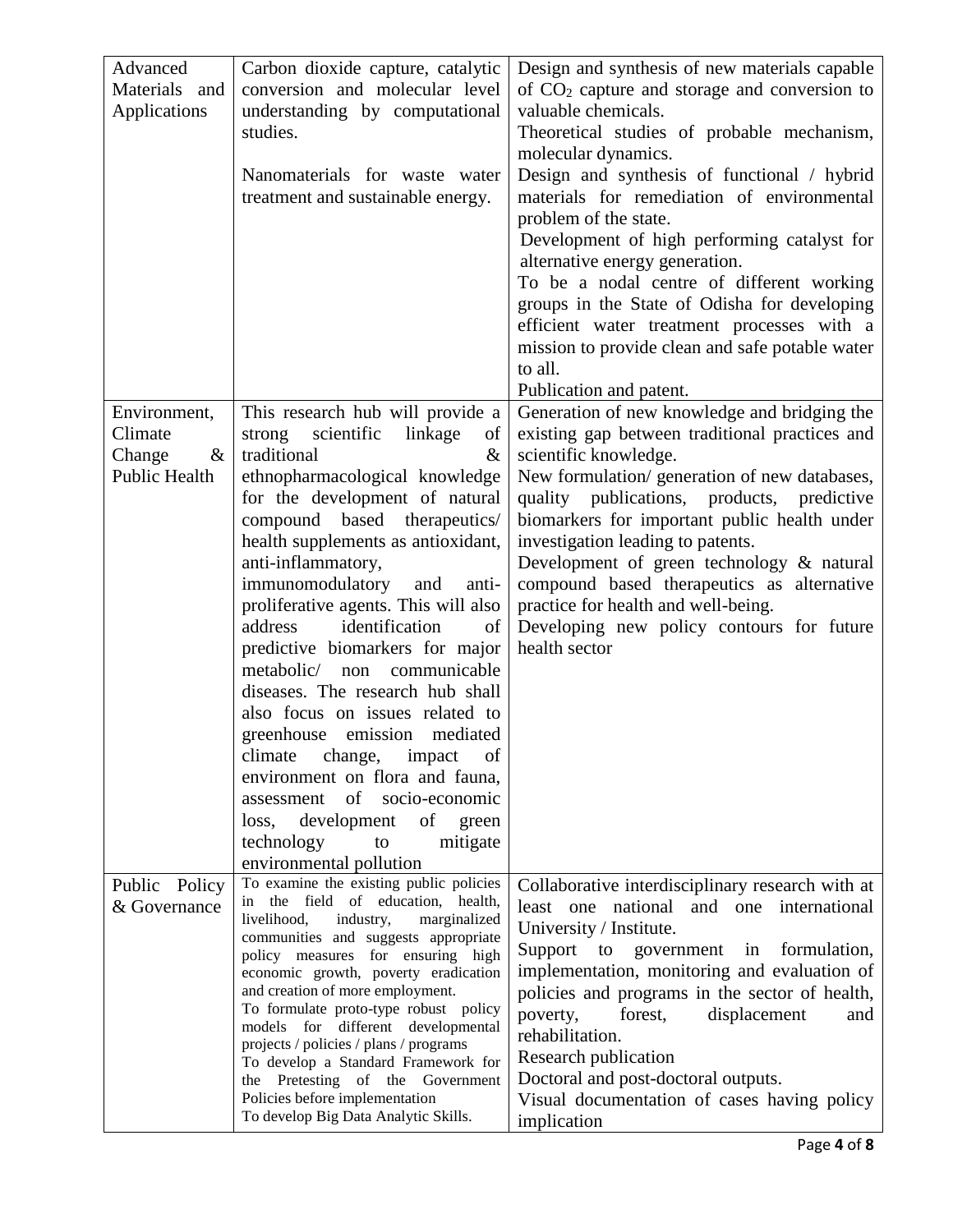| Global Centre<br>of<br>Rural<br><b>Studies</b>                            | New courses to be opened<br>a) MBA (Rural Management)<br>b) MA in Rural Development<br>c) Diploma course on Post-Harvest<br>Management<br>d) Diploma<br>Farm<br>Course<br>on<br>Management<br><b>Thrust Areas</b><br>a) Rural Living Lab<br>b) Centre for Study<br>Rural<br>on<br>Enterprises and Entrepreneurship<br><b>Extension Activities</b>                                                                                                                                                                                                                                                                                               | skill<br>To<br>provide<br>and<br>need-based,<br>entrepreneurship oriented training to at least<br>500 local farmers and entrepreneurs who can<br>be change-agents of rural livelihood in their<br>respective areas.<br>Inter-disciplinary research focused on rural<br>health,<br>economy,<br>entrepreneurship<br>and<br>agriculture.<br>Development of eco-friendly technology to<br>cater to the needs of rural farmers<br>Development<br>of<br>herbal<br>garden<br>and |
|---------------------------------------------------------------------------|-------------------------------------------------------------------------------------------------------------------------------------------------------------------------------------------------------------------------------------------------------------------------------------------------------------------------------------------------------------------------------------------------------------------------------------------------------------------------------------------------------------------------------------------------------------------------------------------------------------------------------------------------|---------------------------------------------------------------------------------------------------------------------------------------------------------------------------------------------------------------------------------------------------------------------------------------------------------------------------------------------------------------------------------------------------------------------------------------------------------------------------|
|                                                                           | a) Rural<br>Fairs<br>for<br>Interaction<br>between Rural Producers<br>and<br>Consumers<br>b) International Seminar on Rural<br>Management/ Studies<br>c) Rural Expo                                                                                                                                                                                                                                                                                                                                                                                                                                                                             | conservation of rare and endangered plant<br>species.<br>Comparative insight for rural engagement on<br>an international platform<br>Testing laboratory of Ideas of Indian Thinkers<br>(Gandhi, Tagore, Sri Aurobindo) on rural<br>existence on a global platform.                                                                                                                                                                                                        |
| of<br>Centre<br>of<br>Study<br>Unorganized<br>Labour                      | To act as a capability enhancement<br>center offering training to workers<br>engaged in unorganized sector<br>undertake<br>Tо<br>research<br>in<br>collaboration with other agencies<br>at<br>regional, and national levels;<br>To provide support to government<br>agencies in<br>other<br>and<br>policy<br>formulation for transformation of<br>labour standard<br>address<br>To<br>the<br>issues<br>in<br>implementation of policies relating to<br>unorganized labourand to suggest<br>remedial measures<br>To help in sharing of knowledge<br>among all social partners by<br>publication of newsletter and journal<br>of national repute. | Creation of database on unorganized labour in<br>Odisha.<br>Mapping of the skill gap in the workforce.<br>Inter-disciplinary research on unorganized<br>labour, migration, farmers' suicide leading to<br>publications.<br>Capacity building of un-organized labour<br>Legal Aid to labourers                                                                                                                                                                             |
| Centre<br>for<br>of<br>Study<br>Languages,<br>$\&$<br>Culture<br>Heritage | To engage in cultural studies of<br>language<br>research<br>through<br>translation, Polyglot Anthropology,<br>Creative Writing and Children's<br>Literature. Research focus on Odia<br>language with special reference to<br>natural<br>language<br>processing,<br>historical semantics<br>and<br>textual<br>analytics. Relevant documentation<br>for preservation of tribal languages<br>of<br>the<br>State.<br>Archiving<br>of<br>archaeological traces and heritage of<br>districts<br>Odisha<br>in<br>the<br>of<br>Mayurbhanj,<br>Keonjhar, Balasore,<br>Bhadrak, Ganjam, Gajapati, Boudh<br>and Kandhamal.                                 | Creation of database of archaeological /<br>sculptural remains of these districts where it<br>does not exist.<br>To focus on the fast depleting / moribund<br>tangible heritage of these districts and preserve<br>it for posterity.                                                                                                                                                                                                                                      |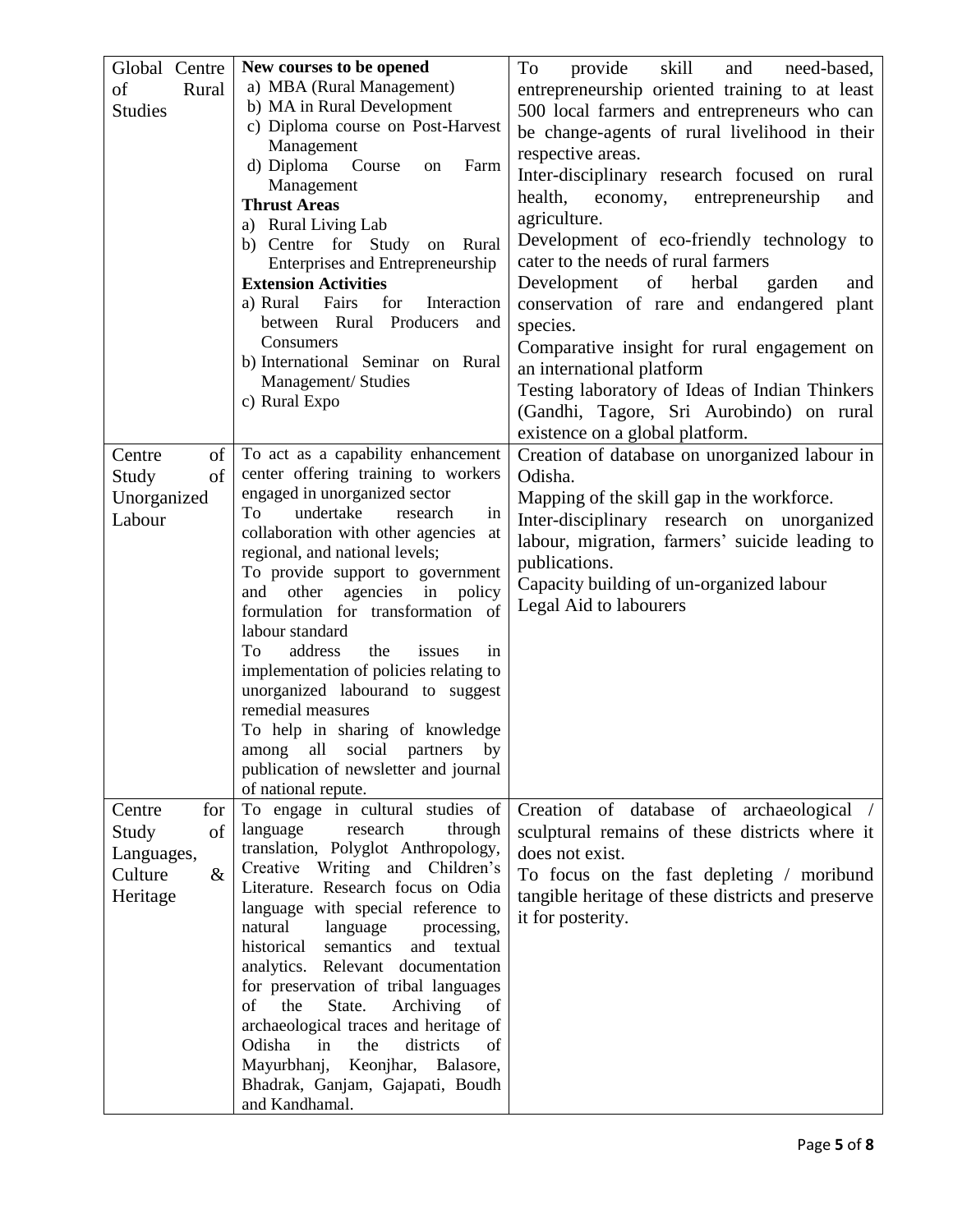| for<br>Centre        |                                      | The Centre aims to study, and Validation of traditional knowledge systems |  |
|----------------------|--------------------------------------|---------------------------------------------------------------------------|--|
| North-East           | tangible<br>document<br>and  <br>the | that can be linked to the economy, health and                             |  |
| <b>India Studies</b> | intangible cultural heritage of      | development needs of the community on one                                 |  |
|                      | selected North Eastern<br>some       | hand and market on the other.                                             |  |
|                      | communities. The study and           | Enabling local travel agencies in Odisha and in                           |  |
|                      | documentation includes different     | the North Eastern states to promote some                                  |  |
|                      | forms of their art, craft and        | ethno-tourist spots as tourist destinations in an                         |  |
|                      | performing art, sports and oral      | effective manner.                                                         |  |
|                      | traditions, language and literature. | Publication of research papers and Monographs                             |  |
|                      | It also aims to explore the rich     | Connecting the cultures and developing inter-                             |  |
|                      | traditional<br>biodiversity<br>and   | cultural competencies                                                     |  |
|                      | knowledge systems (such as           | Youth exchange program for building bridges                               |  |
|                      | Ethnomedicine), existing in North    | of future leadership between North-East and                               |  |
|                      | states<br>Eastern<br>and through     | Odisha                                                                    |  |
|                      | interdisciplinary mode of research   |                                                                           |  |
|                      | take attempts to validate them. It   |                                                                           |  |
|                      | also plans to explore<br>the         |                                                                           |  |
|                      | sustainable travel practices that    |                                                                           |  |
|                      | promote the conservation of          |                                                                           |  |
|                      | protected natural areas, while also  |                                                                           |  |
|                      | benefiting the local economies, in   |                                                                           |  |
|                      | the light of eco-tourism in North    |                                                                           |  |
|                      | Eastern states.                      |                                                                           |  |

Detailed annual financial plan of expenditure for two years with an annual break up, for total not exceeding रैं $100$  crore

| S.N       | <b>Parameter</b>                                       | Period I (2018-           | <b>Period II (2019-</b>   | ₹<br>Total in |
|-----------|--------------------------------------------------------|---------------------------|---------------------------|---------------|
|           |                                                        | 19) in $\bar{\tau}$ crore | 20) in $\bar{\tau}$ crore | crore         |
| A.        | <b>Improvement of Quality in Teaching and Learning</b> |                           |                           |               |
| 1.        | Engagement of Adjunct faculty /                        | 1.5                       | 2.5                       | 4.0           |
|           | Visiting faculty / Emeritus Professor                  |                           |                           |               |
|           | from Industry, Government, NGOs                        |                           |                           |               |
|           | (Persons of Eminence)                                  |                           |                           |               |
| 2.        | Adjunct faculty / Visiting faculty /                   | 2.0                       | 2.0                       | 4.0           |
|           | <b>Emeritus Professor from foreign</b>                 |                           |                           |               |
| 3.        | <b>International and National Academic</b>             | 0.4                       | 1.0                       | 1.4           |
|           | Networking and Collaborations                          |                           |                           |               |
| 4.        | <b>Faculty Improvement Program</b>                     | 0.25                      | 0.75                      | 1.0           |
|           | (Training & Short Term Courses)                        |                           |                           |               |
| <b>B.</b> | <b>Research and Innovation</b>                         |                           |                           |               |
| 1.        | COE in High Energy & Condensed                         | 4.0                       | 6.0                       | 10.0          |
|           | Matter Physics (Identified as Model                    |                           |                           |               |
|           | Department under RUSA 1.0)                             |                           |                           |               |
| 2.        | <b>Budget estimate</b> of other research centers       |                           |                           |               |
| 2.1       | <b>Post-Doctoral Fellow</b>                            | 1.30                      | 1.30                      | 2.60          |
| 2.2       | Conference/Seminar/Workshop/                           | 0.3                       | 0.22                      | 0.52          |
|           | Training                                               |                           |                           |               |
| 2.3       | Furniture / Fixture                                    | 0.4                       | 0.3                       | 0.7           |
| 2.4       | Field Work / Lab Consumables                           | 0.8                       | 0.6                       | 1.4           |
| 2.5       | Documentation / Photography /                          | 0.5                       | 0.62                      | 1.12          |
|           | Publications                                           |                           |                           |               |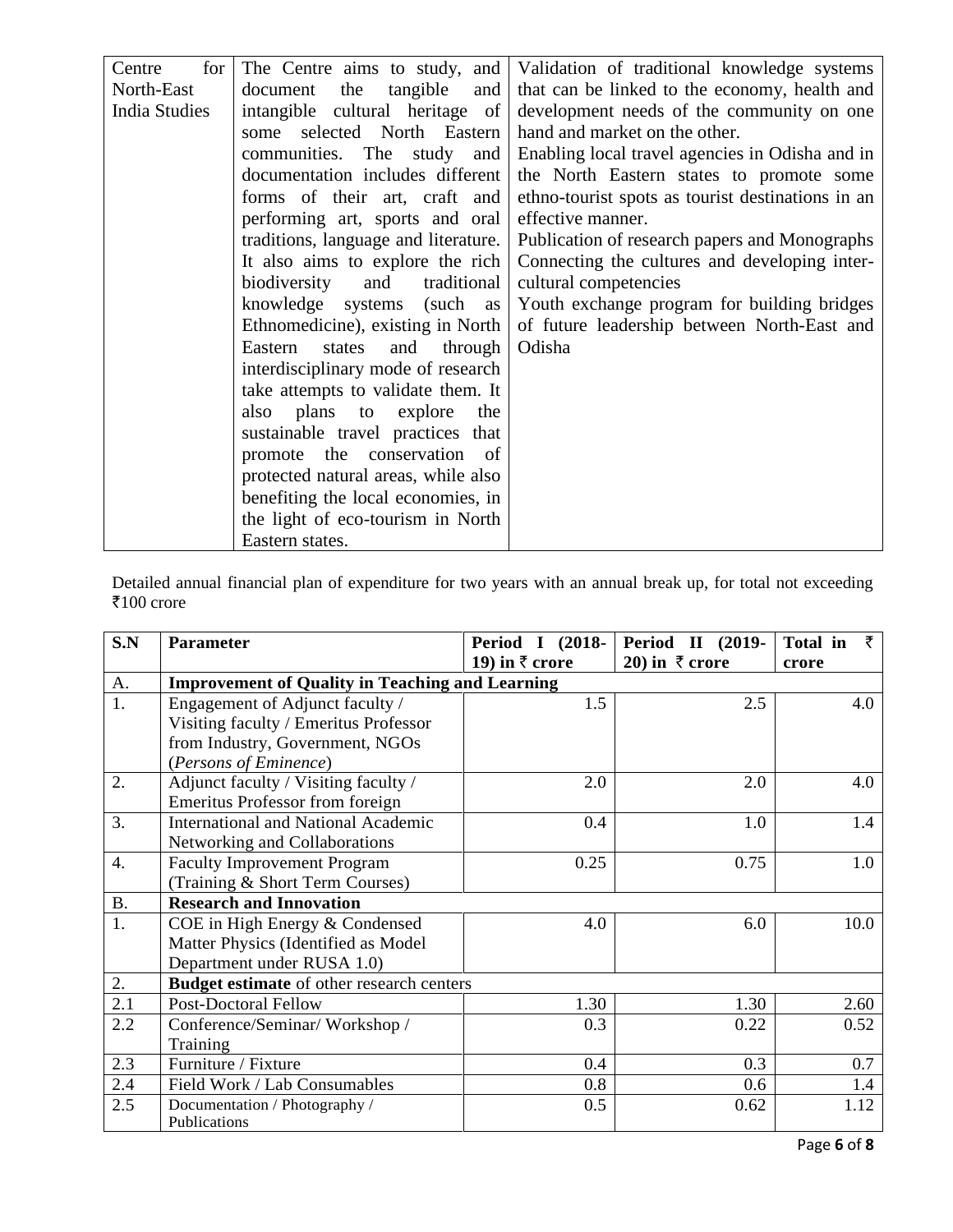| 2.6              | Incentive to faculty members based on                                                    | 0.3  | 0.3  | 0.6     |
|------------------|------------------------------------------------------------------------------------------|------|------|---------|
|                  | achievements, awards, research                                                           |      |      |         |
|                  | publications                                                                             |      |      |         |
| 2.7              | Travel (National / International)                                                        | 0.3  | 0.39 | 0.69    |
| 2.8              | PhD Fellow / Research Assistant /                                                        | 0.78 | 0.78 | 1.56    |
|                  | <b>Technical Assistant</b>                                                               |      |      |         |
| 2.9              | Equipment                                                                                | 3.7  | 3.0  | 6.7     |
| 2.10             | Hiring Technical Services / Secretarial                                                  | 0.35 | 0.35 | 0.7     |
|                  | <b>Assistants</b>                                                                        |      |      |         |
| 2.11             | Contingencies                                                                            | 0.35 | 0.35 | 0.7     |
| $\overline{3}$ . | <b>Research Plans for all Departments</b>                                                |      |      |         |
| 3.1              | Start-up Grant for faculty at Entry-                                                     | 0.5  | 0.5  | 1.0     |
|                  | Level                                                                                    |      |      |         |
| 3.1              | PDF (National Post-Doc)                                                                  | 1.2  | 1.2  | 2.4     |
| 3.2              | PDF (International Scholars)                                                             | 0.25 | 0.25 | 0.5     |
| 3.2              | Teaching / Research Asst.                                                                | 0.5  | 0.5  | 1.0     |
| 3.3              | Organizing Conference / Seminar /                                                        | 0.3  | 0.3  | 0.6     |
|                  | Workshop                                                                                 |      |      |         |
| 3.4              | Support to Faculty Members for                                                           | 1.0  | 1.0  | 2.0     |
|                  | attending International Conference /                                                     |      |      |         |
|                  | Workshop                                                                                 |      |      |         |
| 3.5              | Travels / Field facilities / Field trips for                                             | 0.5  | 0.5  | $1.0\,$ |
|                  | Faculty (Domestic)                                                                       |      |      |         |
| 3.6              | Hiring the services of Technical /                                                       | 0.41 | 0.5  | 0.91    |
|                  | Industrial / Secretarial assistance as                                                   |      |      |         |
|                  | relevant to the Program                                                                  |      |      |         |
| 3.7              | Fellowship to PhD Scholar (National                                                      | 0.2  | 0.2  | 0.4     |
|                  | Students)                                                                                |      |      |         |
| 3.8              | PhD<br>Scholar<br>Fellowship<br>to                                                       | 0.25 | 0.25 | 0.5     |
|                  | (International Students)                                                                 |      |      |         |
| 3.9              | Stipend to Non-Fellowship PhD                                                            | 0.1  | 0.1  | 0.2     |
|                  | Scholar for Documentation of PhD                                                         |      |      |         |
|                  | Thesis                                                                                   |      |      |         |
| 4.               | Establishment of traditional technology                                                  | 0.6  | 0.4  | 1.0     |
|                  | and soft skill park                                                                      |      |      |         |
| C.               | <b>Library and Learning Resources</b>                                                    |      |      |         |
| 1.               | <b>Library Resources</b>                                                                 | 3.0  | 5.0  | 8.0     |
| 2.               | Computer and ICT Infrastructure                                                          | 2.0  | 2.0  | 4.0     |
| D.               | <b>Community Linkages and Networking</b>                                                 |      |      |         |
| 1.               | Plan for Involvement of Alumni                                                           | 0.1  | 0.1  | 0.2     |
| 2.               | Mentoring of Affiliated Colleges for                                                     | 0.1  | 0.1  | 0.2     |
|                  | Accreditation                                                                            |      |      |         |
| 3.               | Industry-Academia Partnership                                                            | 0.1  | 0.1  | 0.2     |
| $\overline{4}$ . | Community<br>Linkages<br>(Adoption<br>of                                                 | 0.4  | 0.5  | 0.9     |
|                  | villages, residency for trainee / participant,                                           |      |      |         |
|                  | travel and transport for outreach and rural<br>connectivity: hiring vehicle, procurement |      |      |         |
|                  | of vehicle and maintenance of it, engaging                                               |      |      |         |
|                  | driver)                                                                                  |      |      |         |
| E.               | <b>Enriching Students</b>                                                                |      |      |         |
| 1.               | Scholarship to Meritorious Students Master                                               | 0.15 | 0.15 | 0.3     |
| 2.               | Fee Waiver / support to for                                                              | 0.05 | 0.05 | 0.1     |
|                  | Meritorious-cum-economically weaker                                                      |      |      |         |
|                  | students / PWD                                                                           |      |      |         |
|                  |                                                                                          |      |      |         |